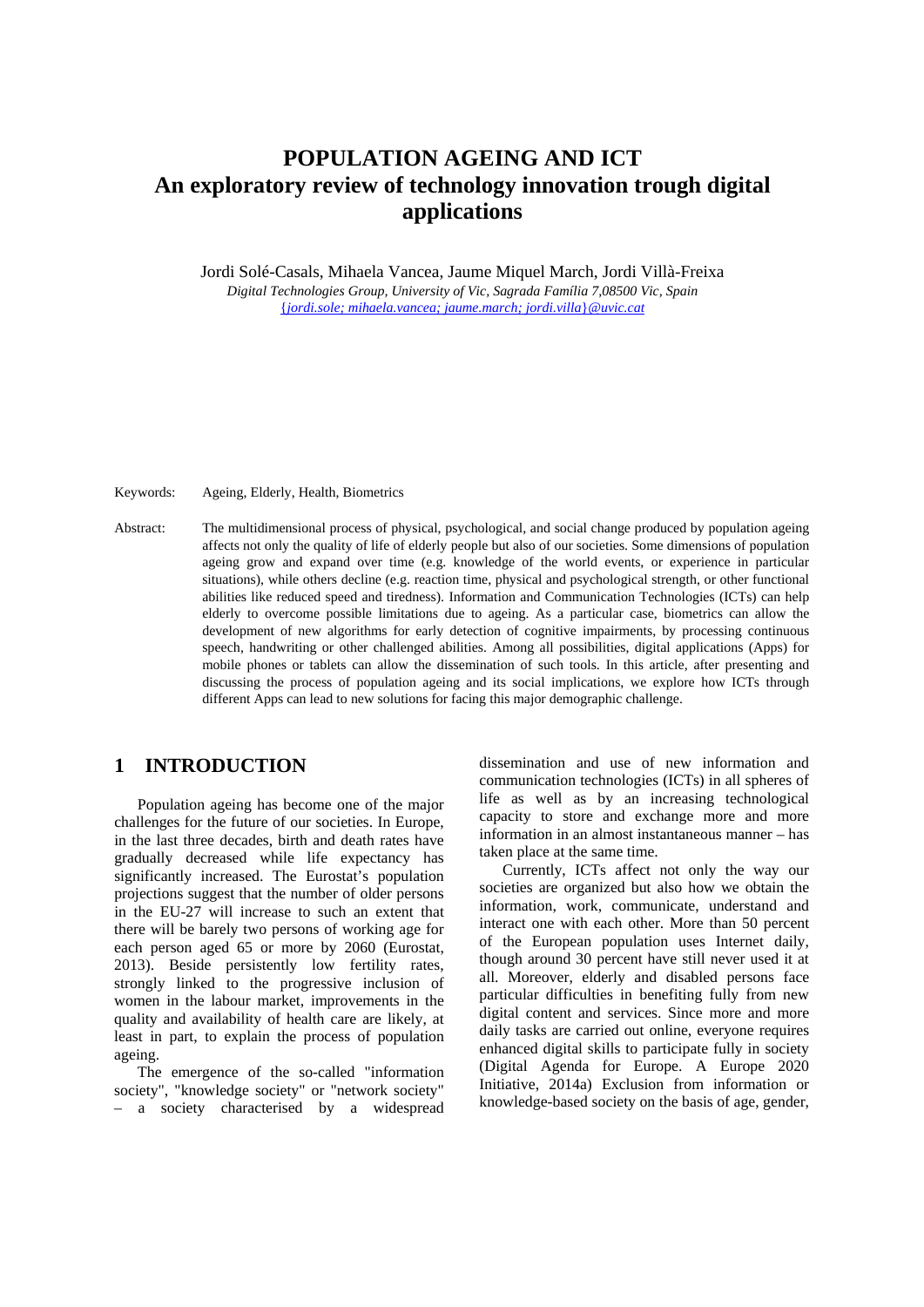origin or socio-economic status represents a new form of social exclusion, the so-called digital divide (Csatells, 2004; van Dick, 2012) This new form of social inequality requires an appropriate response from state-based and international institutions, which must take into consideration the global development of new technologies in order to distribute their benefits to the whole society, including the elderly population. Accordingly, the EU Digital Agenda through its Pillar VI aims to achieve a better distribution of ICT equipment and use, and thus tackle the digital divide at the European level (Digital Agenda for Europe. A Europe 2020 Initiative, 2014b).

This work focuses on providing an exploratory analysis of two basic issues: the population ageing and the arrival of the Information Society, with the aim of investigate how biometric technology through ICTs can be used in order to improve the quality of life for elderly people.

This paper is organized as follows: After this introduction, ICT and ageing are presented in section 2, while section 3 is devoted to Independent Living Services overview. Section 4 focuses on Biometrics for health and an overview of apps for health and diagnosis are presented in section 5. Finally, conclusions are presented in Section 6.

## **2 ICTs AND AGEING**

A radical change in disease and death patterns has occurred in deep relation with population ageing. Improvements in medications, rehabilitation and health systems have contributed to a delay in disability and death as well as to a shift from infectious and parasitic diseases to chronic and degenerative diseases. This global epidemiological change is more pronounced among the elderly, degenerative and chronic diseases being their primary diagnose or cause of death.

Among EU's main mortality causes, we could mention cardiovascular diseases (such as coronary heart disease), hypertension, stroke, diabetes, cancer, chronic obstructive pulmonary disease, musculoskeletal conditions (such as arthritis and osteoporosis), mental health conditions (mostly dementia and depression), blindness and visual impairment (World Health Organisation 2011).

Population ageing represents both, a physical and social process. From a biomedical perspective ageing is the final stage of the life cycle of a human being, which after a variable period of time leads to his/her death. But it is not only age that marks

individuals as elders. It is also a social construct resulting from a social agreement to allow individuals to stop working after a certain number of years or a determined age. Various scientific advances have created a scenario where the final stage of human life might be extended to unexpected limits. For example, a person may nowadays retire around the age of 62 and die around the age of 85.

According with the World Health Organisation, active ageing refers to "continuing participation in social, economic, cultural, spiritual and civic affairs, not just the ability to be physically active to participate in the labour force. Older people who retire from work and those who are ill or live with disabilities can remain active contributors to their families, peers, communities and nations" (World Health Organisation, 2014 Specific policies have been designed to allow elders to remain independent and active as they age, while prevention policies have tried to improve their quality of life as well as to balance family and state's role when caring for people in need of assistance.

In this scenario is where we can place the Independent Living Services (ILSs), which are presented in the next section.

# **3 INDEPENDENT LIVING SERVICES (ILS)**

Independent Living Services (ILSs) have been designed to assist people in gaining independence as well as communities in eliminating barriers to independence. ICT-based Independent Living Services enable people to lead a more independent and participatory life through the use of ICTs. A Life Course Approach to Active Ageing assumes that older people are not a homogeneous group and that individual diversity tends to increase with age (World Health Organisation, 2012) Interventions that create supportive environments and foster healthy choices are important at all stages of life. As individuals age, degenerative and chronic diseases become the leading causes of mortality and disability across the world. These diseases are more common in the later life cycle and are costly for individuals, families and states. Yet, many of these diseases are preventable or can be postponed.

According with the Europe 2020 strategy, the Innovation Union initiative aims to improve framework conditions and access to finance for research and innovation so as to ensure that innovative ideas can be turned into products and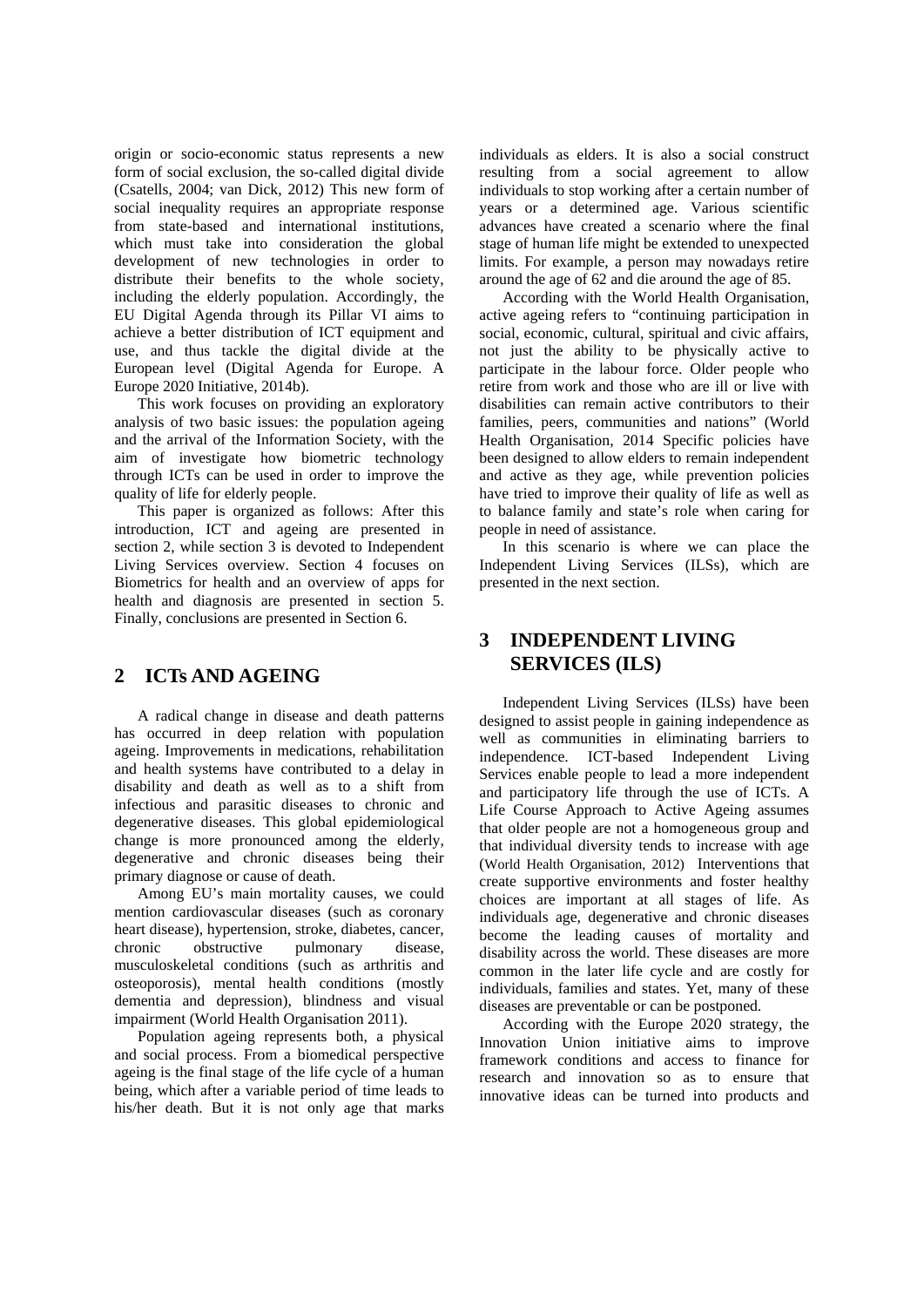services that create growth and jobs. In terms of population ageing, Europe needs to work on the detection and diagnosis of age-related diseases and also on the development of medicines and treatments to prevent these diseases.

Innovative solutions, including ICT technologies can play a crucial role because they have the potential to provide high-quality, personalized medicine and health (social) care, while increasing the efficiency of our health-care system.

European Commission's support for innovative research in the health care sector has been strongly affirmed in order to develop:

- New medicines
- New treatments or diagnosis tools
- New institutional or organizational approaches
- New solutions that allow a better quality of life for the elderly

#### **4 BIOMETRICS FOR HEALTH**

Biometric systems, given their potential to collect any kind of information about any biological organism or system, have been widely and mainly studied for its use in security applications. As such, most scientists have restricted discussions about biometrics to these kinds of projects. Nowadays, other applications such as biomedicine, psychology and/or forensic applications are using biometric information in order to get innovative solution and better results. However, most solutions today operate on different methods like the use of multivariate processing that can reach specialised systems to provide possible better conditions for image processing.

Today, people are living longer than ever, largely due to the last advancements in medical technology. Many of the most recent life-saving applications entail technological solutions that can also be used in our everyday lives. Those who are not familiar with biometrics or another related area of information technologies usually think of biometric programs as either based on fingerprint data or iris scanning. While these (as well as computer image processing of facial features) have been the basis of biometric security advances, they are not the only ways to collect and use data about a specific person. Some new biometric programs are now using information that is more abstract, what we might call "physical-behavioural" information, to identify a certain individual. A great example is the new development of a seat that can tell who is sitting

in the seat by measuring the weight balances and other signals that come from a sensor-equipped pad showing data related to spinal alignment, body mass and balance and positioning tendencies. These advancements bring technological devices ever closer to our hearts - literally - as well as to our eyes, skin and other organs. As such, biotechnology, or the integration of technology with the human body, is becoming more and more widespread.

## **4.1 Cognitive impairments as an example**

Biometrics focused on people includes a large group of applications, being the most important health and safety ones. While both fields have traditionally been approached separately, there are interactions between them.

With the increasing of life expectancy, problems related to cognitive impairment become every day more important. All those impairments are clearly visible from the measurement of behavioural biometric signals (voice, signature, writing, gait, etc.). Moreover, the aging of individuals affects recognition rates of biometric security systems.

In health biometrics our interest is to have quantitative measurements to indicate the state of health of the person. Especially in the case of diseases for which there are no biological markers and in which early diagnosis is difficult and is usually made from examination of the cognitive abilities of the individual. In such cases, a computer -based analysis and signal processing can significantly improve the assessments made by experts from the health, since most of the time their assessments are more qualitative than quantitative.

In biometric measurements we are interested with robust features along the time, and stable against changes in health. Therefore, the objective should be to address biometrics from a global point of view taking into account the natural process of ageing in order to adjust the systems that can help us to early detect cognitive impairments.

Various researchers have explored different solutions to help on the early diagnose of Alzheimer's disease (AD) using continuous speech signal (Lopez-de-Ipiña et al., 2013a). They have analysed non-invasive methods based on continuous speech and used them for designing an automatic system that can provide medical doctors another point of view for the early diagnosis of AD.

On the other hand, Emotional Temperature (ET) is presented as a new parameter, combined with other traditional speech parameters, which can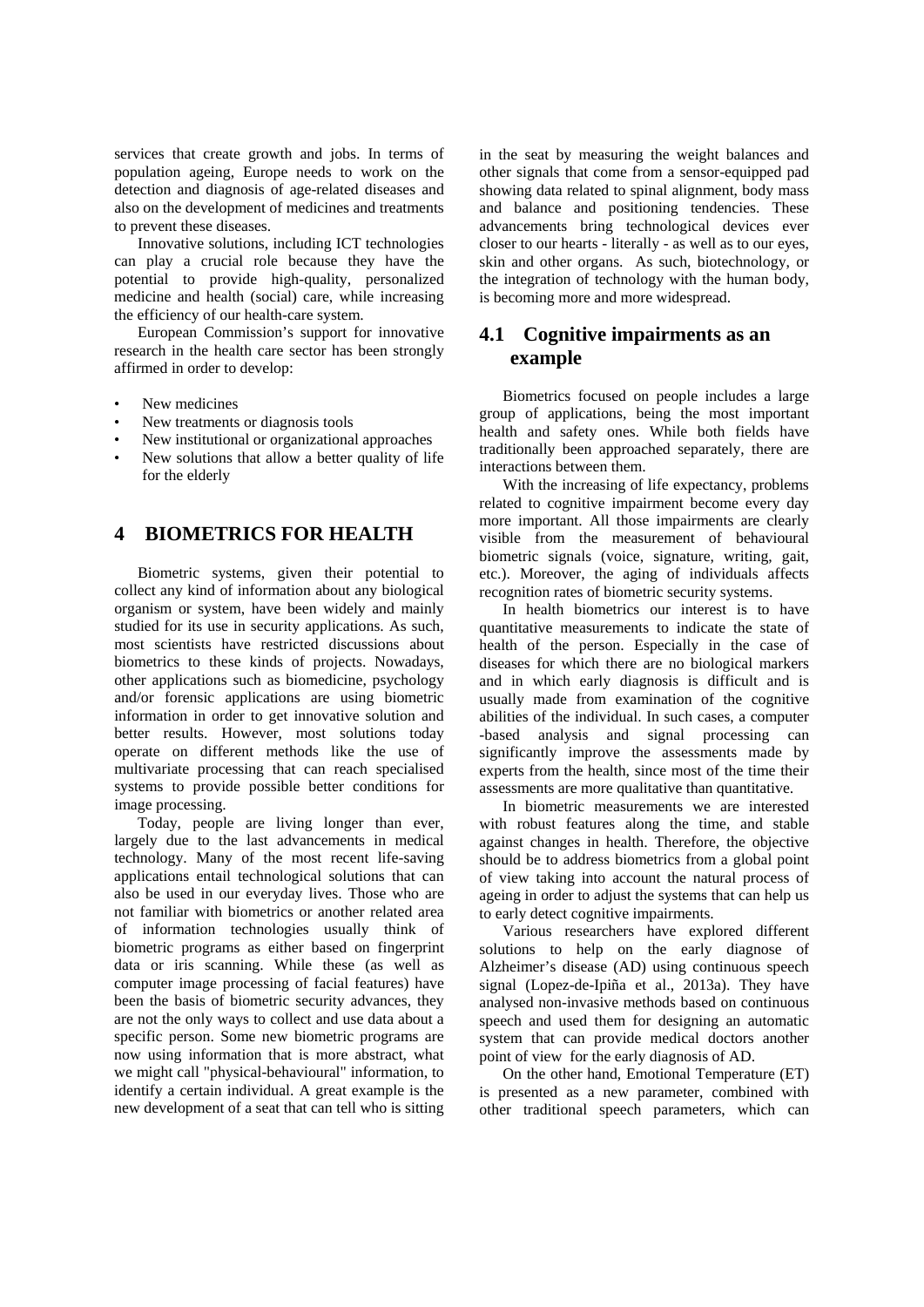improve and facilitate the early diagnosis of AD (Lopez-de-Ipiña et al., 2013b).

Handwriting signals have also been used for cognitive impairment detection. For example, some authors have explored in-air and pressure information recovered by a graphical tablet which provides up to 5 different parameters: azimuth angle, elevation angle, pressure, X-coordinates and Ycoordinates (Faundez-Zanuy et al., 2013). Online drawings performed by elderly people (control group) and AD patients can be used in order to design a non-invasive system for dementia diagnose.

### **5 APPLICATIONS**

#### **5.1 Health Apps**

A wide range of health applications have been developed across the world in order to help out different user groups.

Health applications represent a technological tool to help informing and supporting people in the selfmanagement of their health and wellbeing. Some of these apps can prove to be extremely useful for elderly people in terms of self-empowerment and self-care. They may thus endorse an active and healthy ageing for this group of users. This general panorama of existent health apps serves us to identify and classify useful and reliable apps by user groups. Scrutiny of these apps also helps us to discover their main characteristics, their strengths and their weaknesses in order to promote innovative and efficient apps for the elderly people.

The following health apps are of general use. The main users are the patients (actual and potential), the social inclusion agents (family, medical professionals) and, in some case, both patients and social inclusion agents. These apps include various functionalities like:

- To improve communication, access patient's medical records or supply information on different symptoms or disabilities in case of accident or emergency;
- To optimize doctor patient communication;
- To raise awareness of end-of life issues;
- To access general medical information and assist in navigating around basic healthcare issues;
- To help improving attendance in consultation and offer medical guideline (pathologies, medications, dosages, interactions, dose calculation tools, diagnostic comparisons);
- To store, share and track medical records;
- To help take medication on time and keep track of the medication;
- To help manage pain and track medications, side effects, symptoms of pain, and triggers;
- To locate pharmacies in the user's local area and communicate directly with a chosen pharmacy, to enquire whether products are in stock;
- To assist in diverse exercise activities;
- To self-diagnose symptoms, find doctors and facilities, and connect to hotlines;
- To monitor movement and determine the lightest sleep phase for wakening-up;
- To locate accessible toilets while travelling around.

#### **5.1 Diseases and Disabilities Apps**

These health apps have been developed for different users in case of particular diseases or disabilities. Most of these apps have been designed mainly for patients' use (e.g. actual and potential patients):

- To help cope with daily living;
- To assist with diagnosis, treatment and care;
- To help travelling around, for example, in the case of disability mobility;
- To provide patient information;
- To help detect, rate, track and improve disease/disability through self-monitoring;
- To cope with society's attitudes to disease/disability, for example, in the case of chronic fatigue syndrome, communication disability, deafness, etc.;
- To improve communication, for example, in the case of communication disability, deafness or visual impairment;
- To provide information on nutrition and diet, for example, in the case of diabetes, inflammatory bowel disease or kidney disease;
- To help remember, manage and organize everyday lives, for example, in the case of mental health problems.
- Some health apps have been designed only for caregivers' use (e.g. carers, parents, family, friends and medical professionals):
- To help cope with daily living;
- To offer support for symptoms and disabilities.
- Other health apps have been designed to serve both patients and caregivers:
- To provide patient information;
- To assist in diagnosis, treatment and care.
- •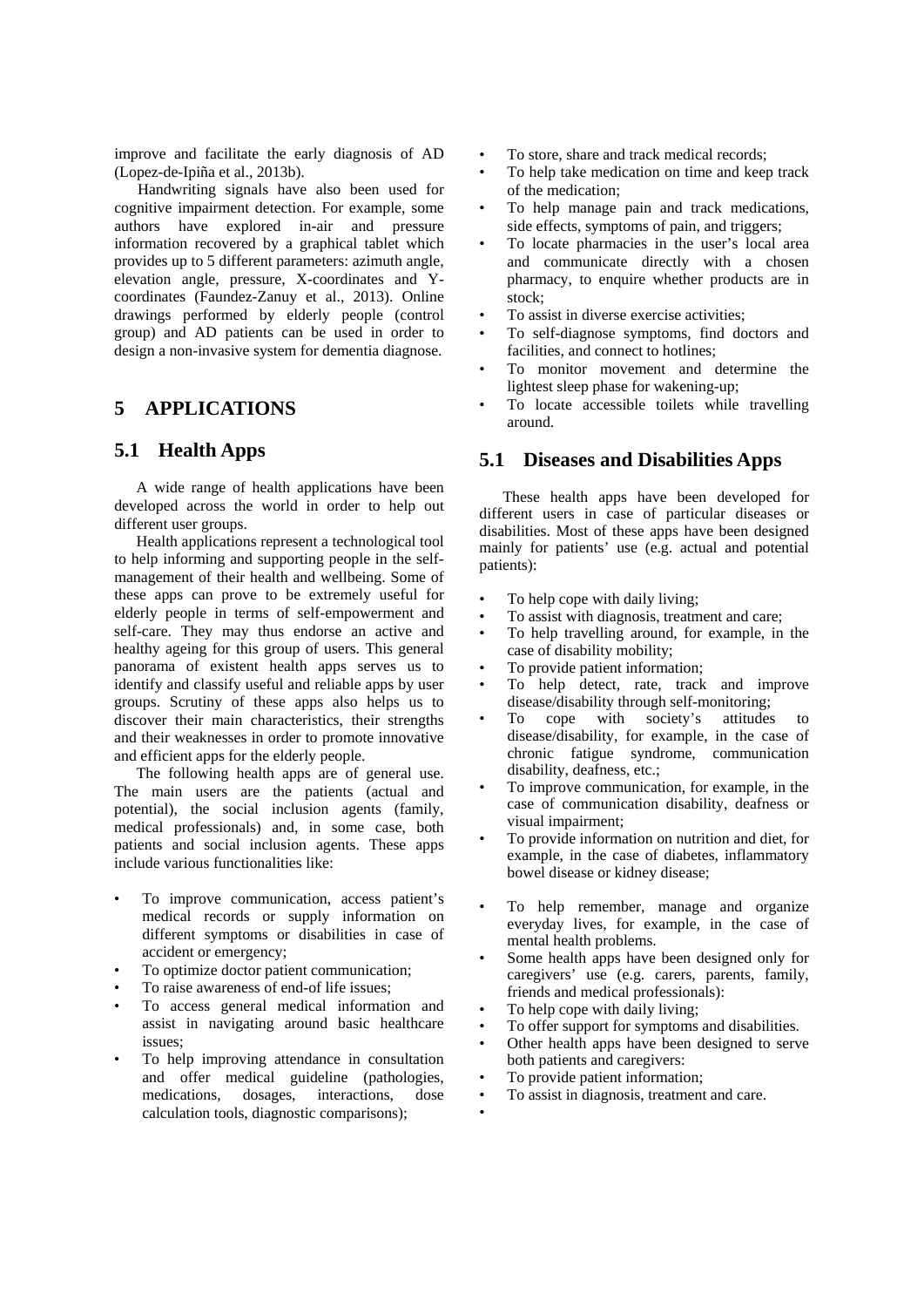|                                                       | <b>Patients</b>                                                                                                                                                                                                                      | Caregivers                                                                                                                                                                                                                      | <b>Patients and caregivers</b>                                                      |
|-------------------------------------------------------|--------------------------------------------------------------------------------------------------------------------------------------------------------------------------------------------------------------------------------------|---------------------------------------------------------------------------------------------------------------------------------------------------------------------------------------------------------------------------------|-------------------------------------------------------------------------------------|
| <b>Accident and</b><br><b>Emergency/Add</b><br>iction | In Case of Emergency (Android,<br>Blackberry)                                                                                                                                                                                        | <b>BHF PocketCPR, ICE</b><br>(Android, Apple); Pocket First<br>Aid & CPR (Android,<br>Apple); RCP & Asfixia<br>(Android, Apple); Trygfonden<br>Hjertestart [Tryg Foundation<br>Heart Start] (Apple); U-Turn<br>(Android, Apple) | 112 Iceland (Android, Apple)                                                        |
| <b>Doctor-Patient</b><br>Communication                |                                                                                                                                                                                                                                      |                                                                                                                                                                                                                                 | Fodspor [Footprints] (Apple,<br>Android); Medipal (Apple,<br>Android); Tyze (Apple) |
| End-of-life<br>issues                                 | Legacy Organiser (Apple)                                                                                                                                                                                                             |                                                                                                                                                                                                                                 | 5 things to do before I die<br>(Facebook)                                           |
| <b>Exercise</b>                                       | Body Fitness Pro (Android);<br>CardioTrainer (Android); Global<br>Corporate Challenge (Apple,<br>Android); Healthy from O2 Health<br>(Apple); Nike+ Running (Apple,<br>Android); Pedometer (Apple,<br>Android); Yoga Poses (Android) |                                                                                                                                                                                                                                 |                                                                                     |
| <b>General</b><br><b>Healthcare</b><br>information    | HealthTap (Apple, Android)                                                                                                                                                                                                           | IDoctus (web, iphone / ipad,<br>android)                                                                                                                                                                                        | FarmaciaPlus (Apple)                                                                |
| <b>General Medical</b><br><b>Information</b>          |                                                                                                                                                                                                                                      |                                                                                                                                                                                                                                 | mediLexicon (Apple, Android);<br>Speed Anatomy Lite (Quiz)<br>(Apple, Android)      |
| <b>Medical Records</b>                                |                                                                                                                                                                                                                                      |                                                                                                                                                                                                                                 | Capzule PHR (Apple);<br>MyMedRec (Apple)                                            |
| <b>Medication</b><br><b>Reminders</b>                 | Dosecast (Apple, Android);<br>Dr.DRIN; Med Minder (Android);<br>OATBook (Apple); Pill Reminder<br>Pro (Push Notifi cation) (Apple);<br>Pillboxie (Apple); Refi lls App<br>(Apple); RxmindMe Prescription<br>(Apple)                  |                                                                                                                                                                                                                                 | Pillbox (Apple)                                                                     |
| Pain                                                  | My Pain Diary (Apple): Chronic Pain<br>Management (Apple, Android); Pain<br>Care                                                                                                                                                     |                                                                                                                                                                                                                                 |                                                                                     |
| Pharmacy<br>finder                                    | Apo-App (Android)                                                                                                                                                                                                                    |                                                                                                                                                                                                                                 |                                                                                     |
| <b>Self Diagnosis</b>                                 | iTriage (Apple, Android); WebMD<br>(Apple, Android).                                                                                                                                                                                 |                                                                                                                                                                                                                                 |                                                                                     |
| <b>Sleep</b>                                          | Sleep Cycle Alarm Clock (Apple)                                                                                                                                                                                                      |                                                                                                                                                                                                                                 |                                                                                     |
| <b>Toilet finder</b>                                  | Accessible Toilet Guide (Apple);<br>Porselensguiden [Toliet Guide]<br>(Apple, Android); Toilet Finder<br>(Apple, Android); Wheelmate<br>(Apple)                                                                                      |                                                                                                                                                                                                                                 |                                                                                     |

| Table 1. General Healthcare Apps |  |
|----------------------------------|--|
|----------------------------------|--|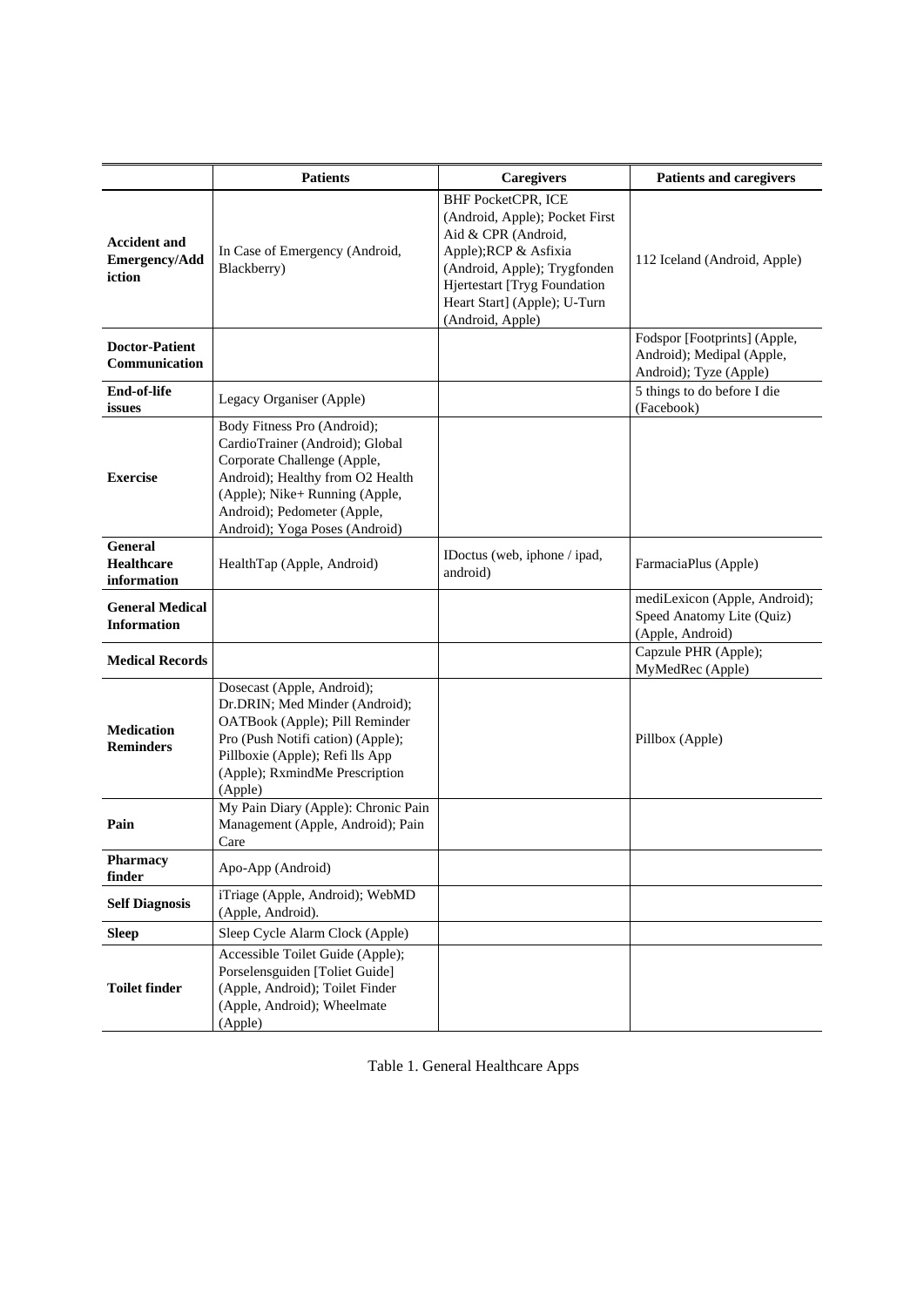|                                         | <b>Patients</b>                                                                                                                                                                                                                                                                                                   | <b>Caregivers</b>                                          | <b>Patients and caregivers</b>                                      |
|-----------------------------------------|-------------------------------------------------------------------------------------------------------------------------------------------------------------------------------------------------------------------------------------------------------------------------------------------------------------------|------------------------------------------------------------|---------------------------------------------------------------------|
| <b>Alzheimer</b>                        | AlzNav (Android); Brain Map (Apple); BrainyApp<br>(Apple); Lumosity Brain Trainer (Apple)                                                                                                                                                                                                                         | Alzheimer App<br>(Android, Apple);<br>MobiCare (Apple)     |                                                                     |
| <b>Ankylosing</b><br><b>Spondylitis</b> | Back to Action (Android, Apple)                                                                                                                                                                                                                                                                                   |                                                            | iAnkylosingSpondylitis<br>(Apple).                                  |
| <b>Anxiety</b> and<br>stress            | Colour Therapy Anti Stress (Android); Headspace (on-<br>the-go) (Apple, Android); Live Happy (Apple); Stress<br>Tips (Android, Apple)                                                                                                                                                                             |                                                            |                                                                     |
| Arthritis                               | ArthritisID (Apple); Pauseboogie fra Gigtforeningen<br>(Android, Apple); RheumaTrack (Android, Apple);<br>Tip Share (Android, Apple)                                                                                                                                                                              |                                                            |                                                                     |
| Asthma and                              | MyAsthma (Android, Apple); Pollenvarsel (Android,                                                                                                                                                                                                                                                                 |                                                            | AsthmaPulse (Apple);                                                |
| <b>Allergy</b>                          | Apple); Sussex Air (Android, Apple)                                                                                                                                                                                                                                                                               |                                                            | AsthmaTrack (Apple)                                                 |
| Cancer                                  | Borstkanker [Breast cancer] (Apple); Cancer iOncolex<br>(Apple); Ovarian Cancer Symptom Diary; Skin Scan<br>(Apple); UMSkinCheck (Apple)                                                                                                                                                                          |                                                            | Ecco CanCer (Android,<br>Apple)                                     |
| <b>Chronic</b><br>fatigue<br>syndrome   | ActiveME (Apple); CFSMapp (Android, Apple)                                                                                                                                                                                                                                                                        |                                                            |                                                                     |
| Communicatio<br>n Disability            | HelpTalk (Android); Phrase Board (Apple); Predictable<br>(Apple); Proloquo2Go (Apple); SmallTalk Aphasia -<br>Female (Apple); SmallTalk Intensive Care (Apple);<br>SmallTalk Pain Scale (Apple); Speak it! Text to<br>Speech (Apple); Talkforme (Apple); Verbally (Apple)                                         |                                                            |                                                                     |
| Continence                              | Bladder Pal (Apple, Android)                                                                                                                                                                                                                                                                                      |                                                            |                                                                     |
| <b>Deafness</b>                         | Dragon Dictation (Apple); Hearing-Check (Apple);<br>myFriend Mobile (Android); Sorenson BuzzCards<br>(Apple); SoundAMP R (Apple); Subtitles (Apple);<br>Tap Tap (Apple)                                                                                                                                           | Sign 4 Me-a Signed<br><b>English Translator</b><br>(Apple) |                                                                     |
| <b>Diabetes</b>                         | CarbFinder (Apple); Carbs & Cals (Android, Apple);<br>DAFNE Online (Android, Apple); Diabetes UK<br>Tracker (Apple); OnTrack Diabetes (Android)Glucose<br>Buddy-Diabetes Helper (Apple); Glucose<br>Companion Free (Apple); HelpDiabetes (Android);<br>iBGStar Diabetes Manager App (mmol/L or mg/dL)<br>(Apple); |                                                            | Journals of the<br><b>American Diabetes</b><br>Association (Apple); |
| Disability/Disa<br>bility Mobility      | Body Language - Expressions (Android); Dragon<br>Search (Apple); Everyday Social Skills (Apple);<br>Survival Signs & Words HD (Apple); Accessibility<br>(Android, Apple); My DisabledGo London (Apple);<br>Wheelmap (Andorid, Apple)                                                                              |                                                            |                                                                     |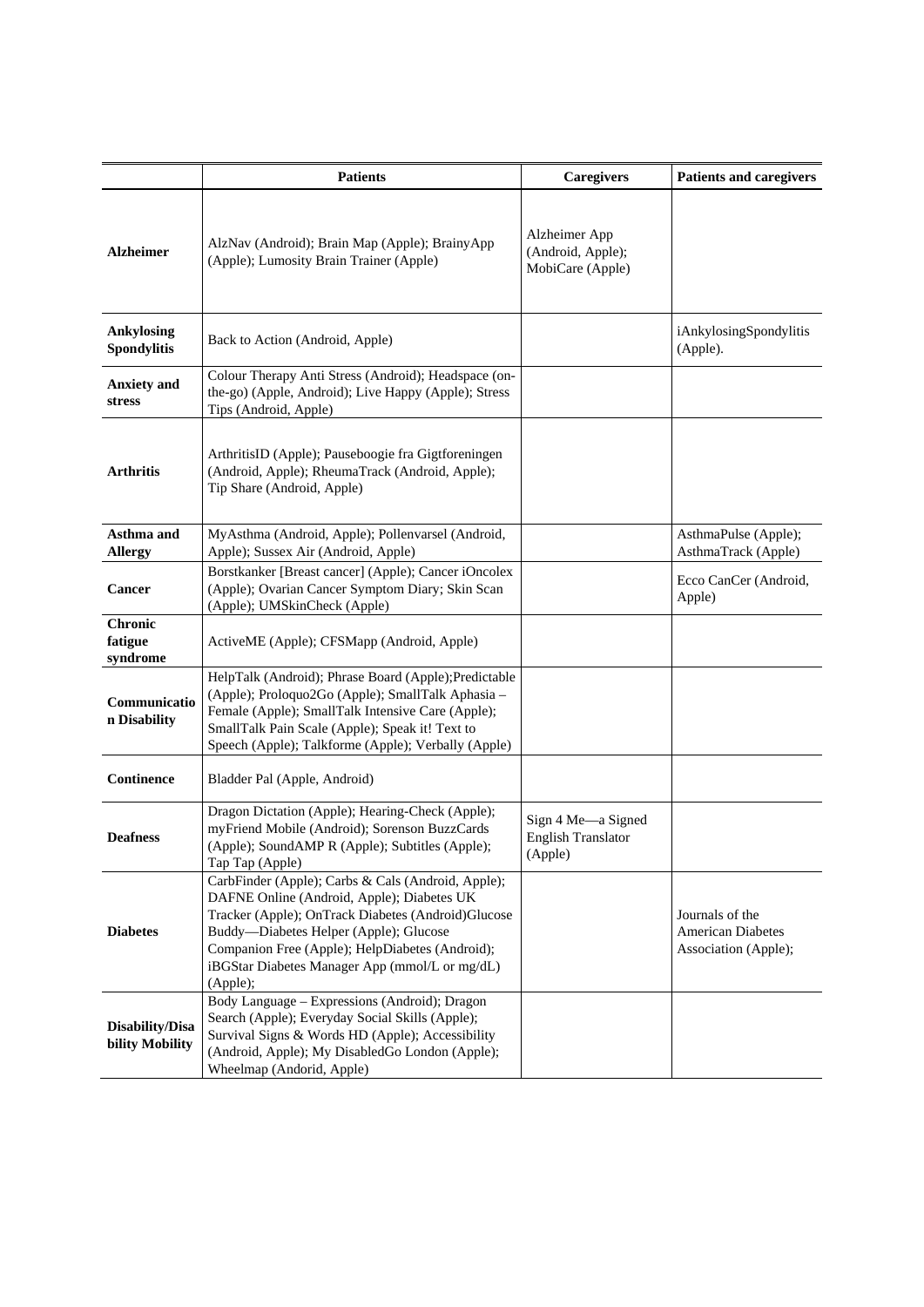| Fibromyalgia                         | FibroMapp (Android, Apple)                                                                                                          |                                        |                                            |
|--------------------------------------|-------------------------------------------------------------------------------------------------------------------------------------|----------------------------------------|--------------------------------------------|
| Heart                                | Blackouts Checkapp (Apple); iBP Blood Pressure<br>(Android, Apple); Instant Heart Rate (Android,<br>Apple); Know Your Pulse (Apple) |                                        | <b>Blood Pressure Log</b><br>(Android)     |
| Inflammatory<br><b>Bowel Disease</b> | Colonoscopy Prep Assistant (Android, Apple); myIBD<br>(Android, Apple).                                                             |                                        |                                            |
| <b>Kidney disease</b>                | KidneyDiet (Android, Apple); RENAL TRKRR<br>(Android, Apple)                                                                        |                                        |                                            |
| <b>Mental health</b><br>problems     | Angry Birds (Andorid, Apple); Mobilplanforalle<br>(Apple, Android); Qcard (Appl); T2 Mood Tracker<br>(Apple, Android).              | <b>Buddy</b><br>(http://bit.ly/NjERtK) | Cognitive Diary CBT<br>Self-Help (Android) |
| <b>Neurological</b><br>conditions    |                                                                                                                                     |                                        | NeuroMind (Apple,<br>Android)              |
| Parkinson's<br>disease               | PD Life (Apple)                                                                                                                     |                                        | Parkinsons (Apple)                         |
| <b>Stroke</b>                        | FAST Test (Android, Apple)                                                                                                          |                                        |                                            |
| <b>Visual</b><br>Impairment          | BIG Launcher (Android); LookTel Money Reader<br>(Apple); VizWiz (Apple); Zoom Plus Video Magnifier<br>(Android)                     |                                        | VisionSim by Braille<br>Institute (Apple)  |

Table 2. Disease and Disability Apps

# **6 DISCUSSION AND CONCLUSIONS**

As presented in section 5, there are various apps designed to help persons manage their health, diseases and disabilities, but also to assist caregivers and doctors in their daily activities.

Biometrics, even if it has originally been used for biometric identification of individuals and devoted thus to security applications, can be also used in healthcare. The goal would be to identify health problems (risky situation, impairment, body's feature, etc.) that can be faced through innovative

technological solutions. For example, specific technology can be used for identification of cognitive impairments, as presented above. Speech or handwriting are just some of biometric traits that can be used, as presented in section 4, but also image processing, gait or others are also good candidates. Of course, biometric traits that significantly degenerate in time are not good candidates for healthcare digital applications, and neither uncomfortable procedures for elderly people like retina scan or others.

This article explored different uses of ICTs for maintaining or enhancing an active and healthy